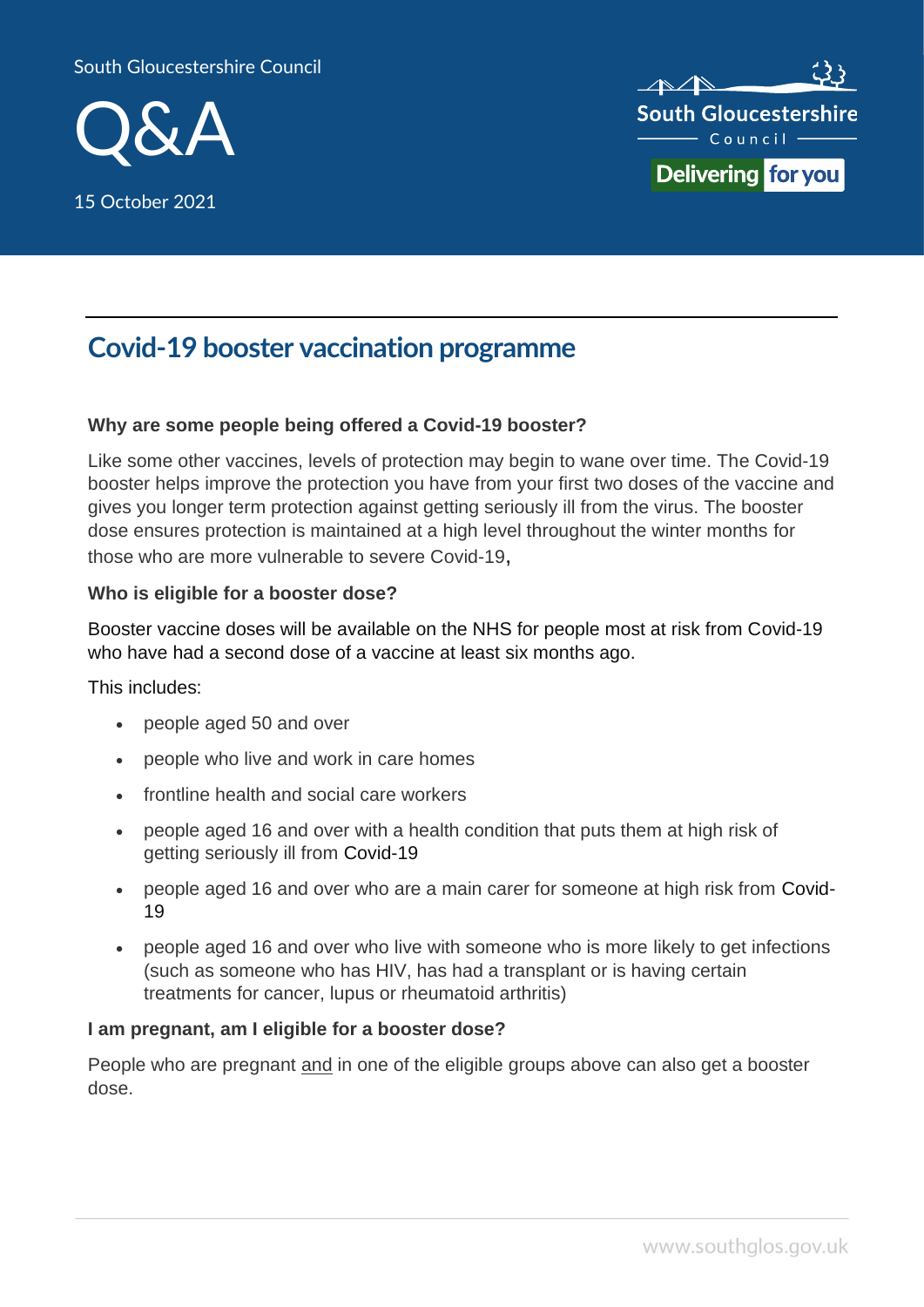## **When will I be offered a booster dose?**

The booster is being offered at least six months after your second dose. If you are eligible, the NHS will contact you when it is your turn to have a booster. You will receive a national letter or your GP may contact you to book an appointment.

Protection against severe disease from the first two doses seems to decline very slowly so don't worry if your booster vaccine is given after six months. The booster dose should help you to maintain a high level of protection into the next year.

## **How will I hear about my booster vaccination?**

When you are eligible for the booster vaccine, the NHS will contact you with information by letter or text.

# **Will I be contacted by my GP for my booster dose even if I had one or both of my first vaccines at a mass vaccination centre?**

Yes

# **Which vaccine will I be offered?**

You will be given a booster dose of an mRNA type vaccine. The mRNA vaccines used are either Pfizer (now called Cormirnaty) or Moderna (now called Spikevax). You may be offered AstraZeneca if you are allergic to mRNA vaccines.

You will be offered the right vaccine for you which may be the same or different from the vaccines that you had before.

# **Are there any side effects from the booster jab?**

As with your previous dose, the common side effects are the same for all Covid-19 vaccines used in the UK, and include:

- having a painful, heavy feeling and tenderness in the arm where you had your injection – this tends to be worst around one to two days after the vaccine
- feeling tired
- headache
- general aches, or mild flu like symptoms

You can rest and take paracetamol (follow the dose advice in the packaging) to help make you feel better. Although a fever can occur within a day or two of vaccination, if you have any other Covid-19 symptoms or your fever lasts longer, you should stay at home and arrange to have a PCR test.

Symptoms following vaccination normally last less than a week. If your symptoms seem to get worse or if you are concerned, you can call NHS 111.

You should seek medical advice urgently if, after vaccination, you experience:

- chest pain
- shortness of breath
- feelings of having a fast-beating, fluttering, or pounding heart.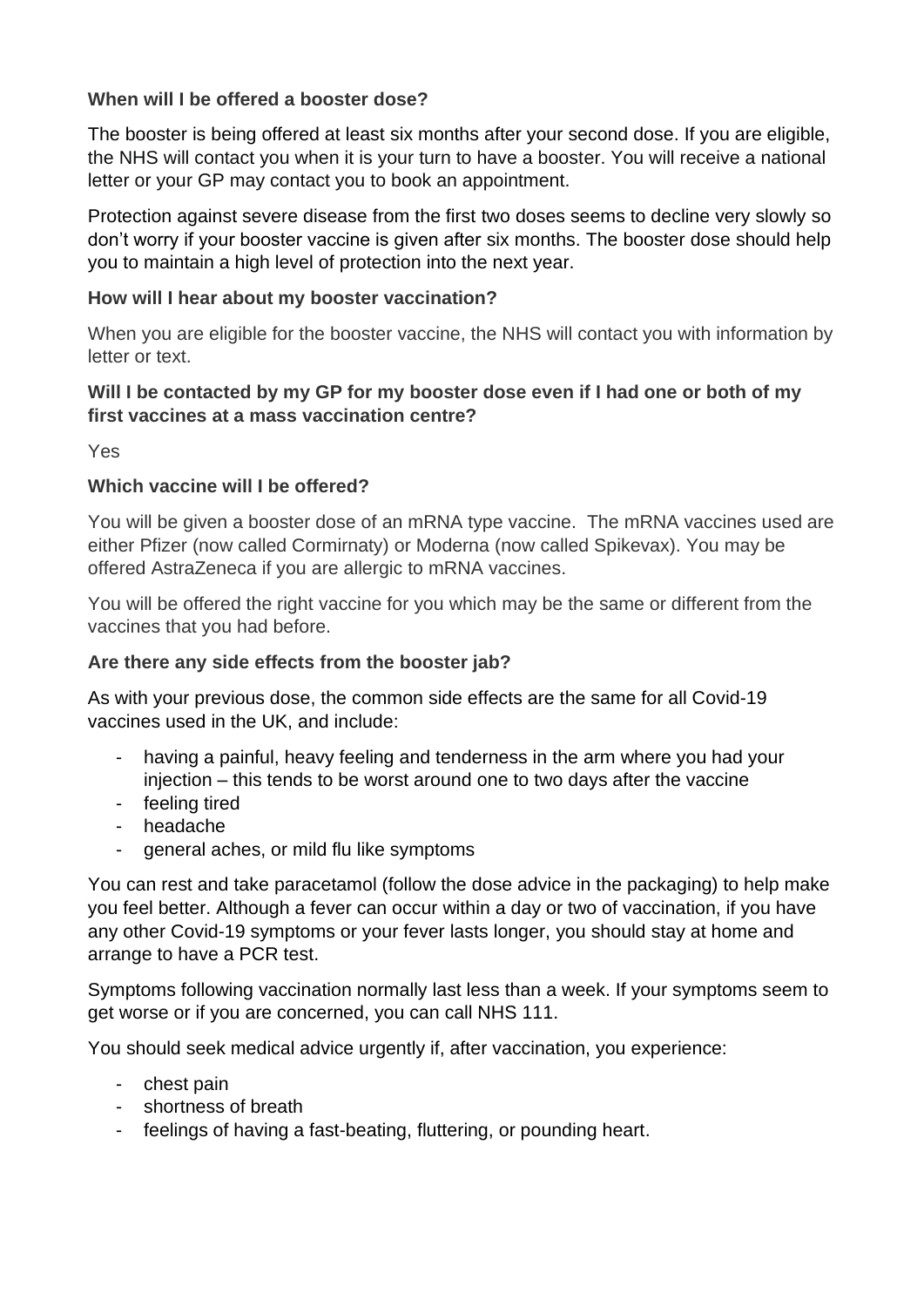# **I reacted badly to a previous jab, should I expect the same from the booster?**

If you had a very severe reaction/serious side effects after any previous dose you may be advised to avoid or delay further vaccination. You should discuss this with your GP or consultant.

#### **Is there anyone who shouldn't have a booster?**

Booster vaccine doses will be available on the NHS for people most at risk from Covid-19 who have had a second dose of a vaccine at least six months ago. Most people who are eligible will be able to have a booster.

If you have had a severe reaction to a previous dose of the vaccine you should discuss this with your GP or consultant.

#### **What if I haven't had a first or second dose yet?**

If you have not yet had either of your first two doses of the vaccine you should have them as soon as possible.

You are likely to still need the booster but the timing of it will depend on when you had your first two doses.

#### **Is the booster vaccination the same as the third primary dose vaccination?**

No. A third primary vaccine dose is for people with a severely weakened immune system and is not the same as a booster dose. The third primary dose is an extra 'top-up' dose for those who may not have generated a full immune response to the first two doses. A third primary dose is offered at least eight weeks after your second dose.

|                 | Booster dose                                                                                                                                                                                                | Third primary dose                                                                               |
|-----------------|-------------------------------------------------------------------------------------------------------------------------------------------------------------------------------------------------------------|--------------------------------------------------------------------------------------------------|
| Who is eligible | Those who have had 2<br>doses of vaccine and who<br>are more vulnerable to<br>severe Covid-19 including<br>those over 50, those who are<br>clinically vulnerable and<br>front-line health and care<br>staff | People with a severely<br>weakened immune system<br>who have already had two<br>doses of vaccine |
| When            | From six months after the<br>second dose                                                                                                                                                                    | From eight weeks after the<br>second dose                                                        |
| Age             | 16+                                                                                                                                                                                                         | $12+$                                                                                            |

## **Who is eligible to receive a third primary dose vaccination?**

The Joint Committee on Vaccination and Immunisation (JCVI) has recommended that a third dose of the vaccine should be offered to people aged 12 years and over who were severely immunosuppressed at the time of their first or second dose, for example because they have leukaemia, advanced HIV or are receiving or have received immunosuppressive therapy for a solid organ transplant in the previous six months. These patients may not mount a full response to vaccination and therefore may be less protected than the wider population.